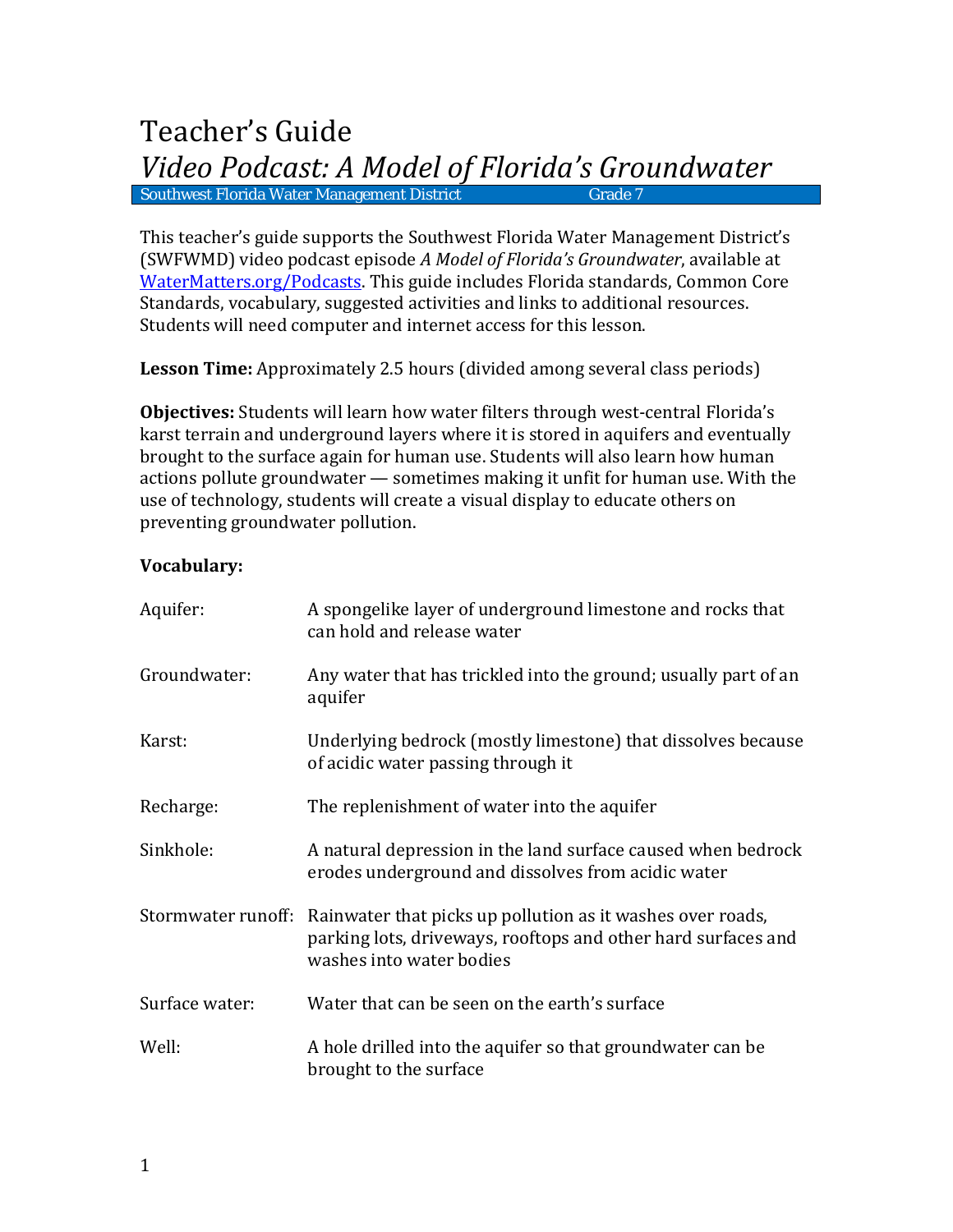### **Lesson**

#### **Engage:**

(15 minutes) Prior to watching the podcast, pose the following essential question to your students: How does Florida's groundwater become polluted?

Watch the podcast. Review the vocabulary terms and ask aloud the following questions to activate prior knowledge:

- What is groundwater?
- What causes groundwater to become polluted?
- How are humans affected by polluted groundwater?
- How might the environment be affected by polluted groundwater?

#### **Explore/Explain:**

(Two 45-minute blocks) Divide students into teams. Each team will use what they learned in the podcast, and gather relevant information from other sources, to create a Public Service Announcement (PSA) in iMovie or Windows Movie Maker. Ask students to cite evidence from their research that supports information and inferences made in the PSA.

Allow students to be creative and chose the viewpoint they'd like to take anything groundwater related! Give students some ideas: what is groundwater, Florida's aquifer systems, groundwater pollutants, recent news events, and so on. During the first 45-minute block, students should plan their PSAs by conducting research, writing a script and finding images from *ClipPix* and/or *ClipVideo*. During the second 45-minute block, students will create and finalize their PSAs, combining visuals and voiceovers.

#### **Extend and Evaluate**:

(45 minutes) Ask each group to present its PSA to the class. Assess each PSA for organized delivery of information and content accurateness.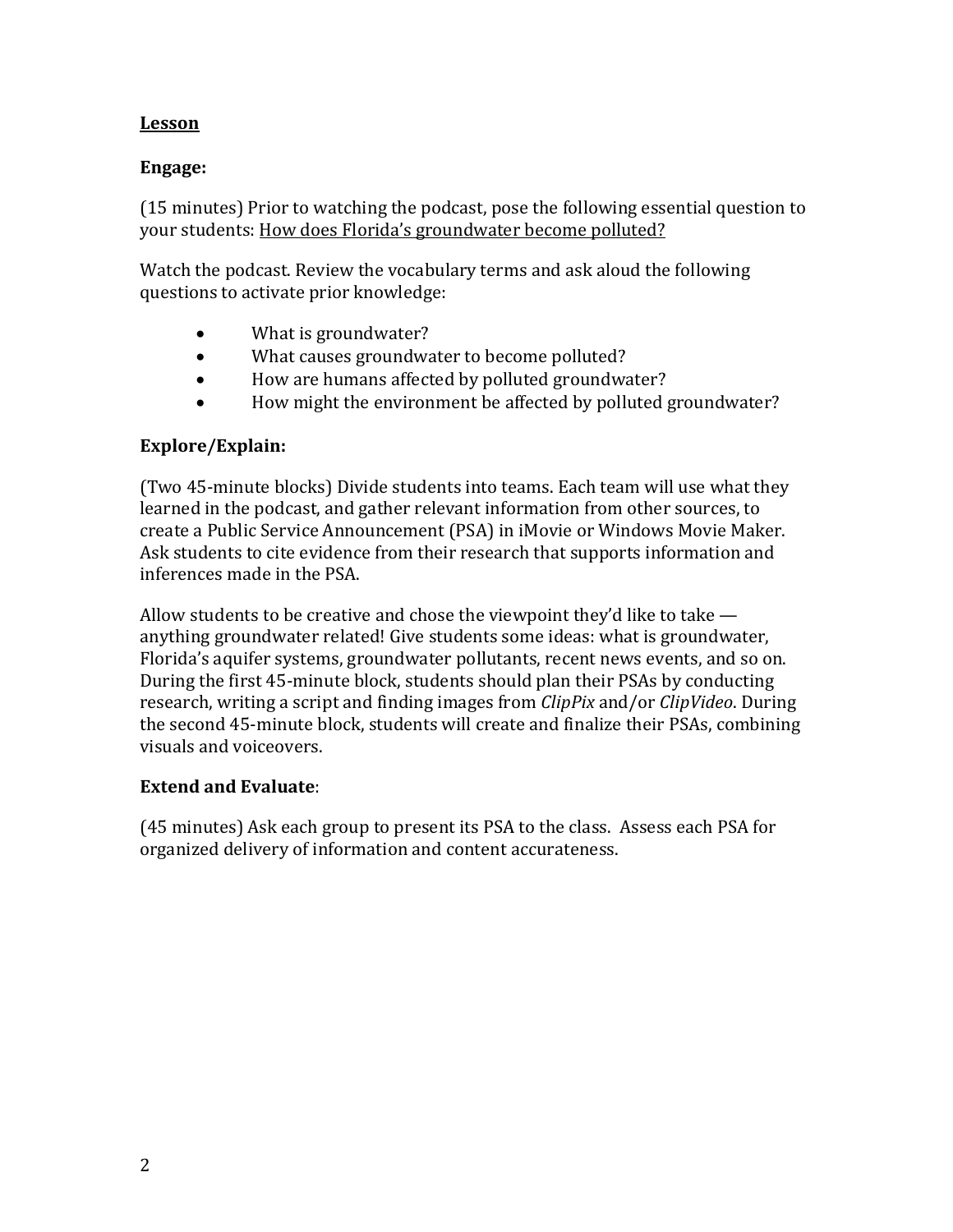# **Additional Links**

[WaterMatters.org/Publications/Files/Waterweb\\_Groundwater.pdf](http://www.watermatters.org/publications/files/waterweb_groundwater.pdf)

[WaterMatters.org/Publications/Files/Flas\\_Aquifers.pdf](http://www.watermatters.org/publications/files/flas_aquifers.pdf)

[WaterMatters.org/Watersheds](http://www.watermatters.org/watersheds)

[WaterMatters.org/Springs](http://www.watermatters.org/springs)

<http://etc.usf.edu/clippix/pictures/groundwater-model/>

<http://etc.usf.edu/clipvideo/galleries/groundwater-model/>

[ga.water.usgs.gov/edu/mearthgw.html](http://ga.water.usgs.gov/edu/mearthgw.html)

[water.epa.gov/type/groundwater/](http://water.epa.gov/type/groundwater/)

## **Standards**

## **Next Generation Sunshine State Standards:**

SC.7.E.6.6: Identify the impact that humans have had on earth, such as deforestation, urbanization, desertification, erosion, air and water quality, changing the flow of water.

## **Common Core State Standards:**

[CCSS.ELA-Literacy.SL.7.1](http://www.corestandards.org/ELA-Literacy/SL/7/1/) Engage effectively in a range of collaborative discussions (one-on-one, in groups, and teacher-led) with diverse partners on grade 7 topics, texts, and issues, building on others' ideas and expressing their own clearly. Vocabulary:

[CCSS.ELA-Literacy.SL.7.2](http://www.corestandards.org/ELA-Literacy/SL/7/2/) Analyze the main ideas and supporting details presented in diverse media and formats (e.g., visually, quantitatively, orally) and explain how the ideas clarify a topic, text, or issue under study.

[CCSS.ELA-Literacy.SL.7.4](http://www.corestandards.org/ELA-Literacy/SL/7/4/) Present claims and findings, emphasizing salient points in a focused, coherent manner with pertinent descriptions, facts, details, and examples; use appropriate eye contact, adequate volume, and clear pronunciation.

[CCSS.ELA-Literacy.SL.7.5](http://www.corestandards.org/ELA-Literacy/SL/7/5/) Include multimedia components and visual displays in presentations to clarify claims and findings and emphasize salient points.